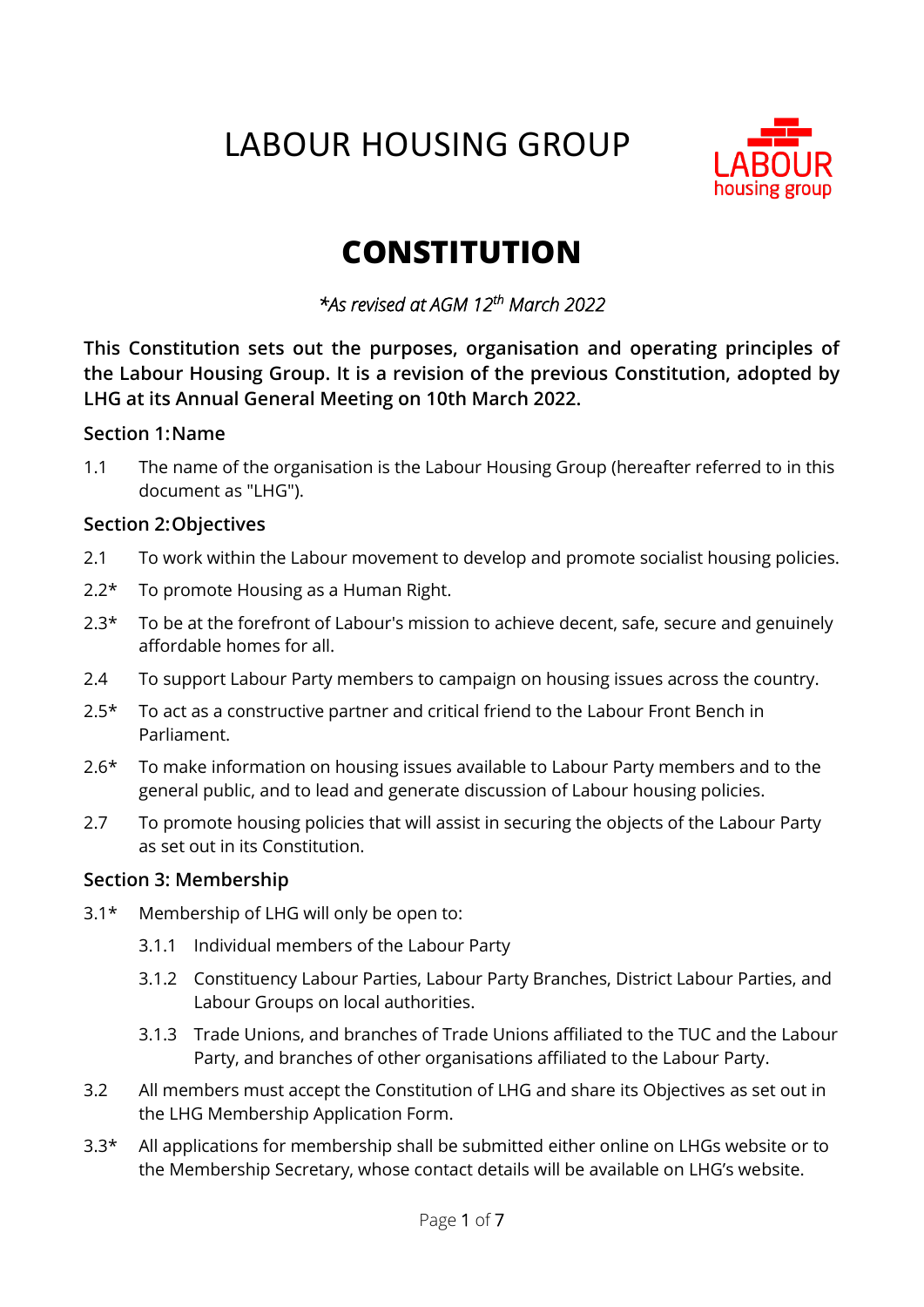Only the Membership Secretary will be empowered to accept new members (with the exception noted in 3.8 below), and will inform the EC of their acceptance.

- 3.4\* Membership will commence on the date upon which payment of subscription, payable one year in advance, is made and has been acknowledged by the Executive Committee, at which point new members will be entitled to vote and take part in the activities of LHG.
- 3.5\* Any individual member of LHG who ceases to be a member of the Labour Party will automatically cease to be a member of LHG. Such members will be expected to inform the Membership Secretary of the change in question.
- 3.6\* Membership of LHG will automatically lapse in the event of non-payment of subscription six months after it is due. The Membership Secretary will inform members of their impending lapse. Membership, on the basis of the original due date, will be reinstated on payment of the overdue subscription.
- $3.7*$  Any complaint that a member is failing to observe the Constitution of LHG, or that a member does not share the aims and objects of LHG, or is acting in a manner prejudicial to the interests of LHG or the Labour Party, shall in the first instance be referred in writing to the Chair, who will adjudicate having taken advice as necessary. If satisfied that such a complaint is justified, and is incompatible with the interests of LHG or the Labour Party, the Chair shall inform the EC of this, whereupon the EC may resolve to expel the member concerned from LHG, or take such other action as is deemed appropriate.
- 3.8\* Any member who has been expelled from LHG under paragraph 3.7 can only be subsequently reinstated by resolution of the EC.

# **Section 4: Finance**

- 4.1 The level of subscription for all categories of LHG member shall be determined at each Annual General Meeting. A record of annual subscriptions due from and paid by members shall be maintained by the Membership Secretary.
- 4.2<sup>\*</sup> The Treasurer of the EC shall collect all money due to LHG and shall be the custodian thereof. All funds shall be held in bank accounts. Cheques drawn on such bank accounts, or other financial transactions, shall be signed by officers authorised to do so by the EC.
- 4.3 LHG's financial year shall run from 1st January to 31st December.
- 4.4\* No member or Branch shall incur expense on behalf of LHG without the written authority of the Chair and the Treasurer.
- 4.5\* Branches (see section 9) may raise their own funds and incur expenditure which can be met from such funds, provided always that it is in furtherance of LHG's national policy objectives, and that it is accounted for to the Treasurer of the EC.
- 4.6\* Any membership fees collected by Branches must be passed in full immediately to the Treasurer of the EC, and the Membership Secretary notified of this.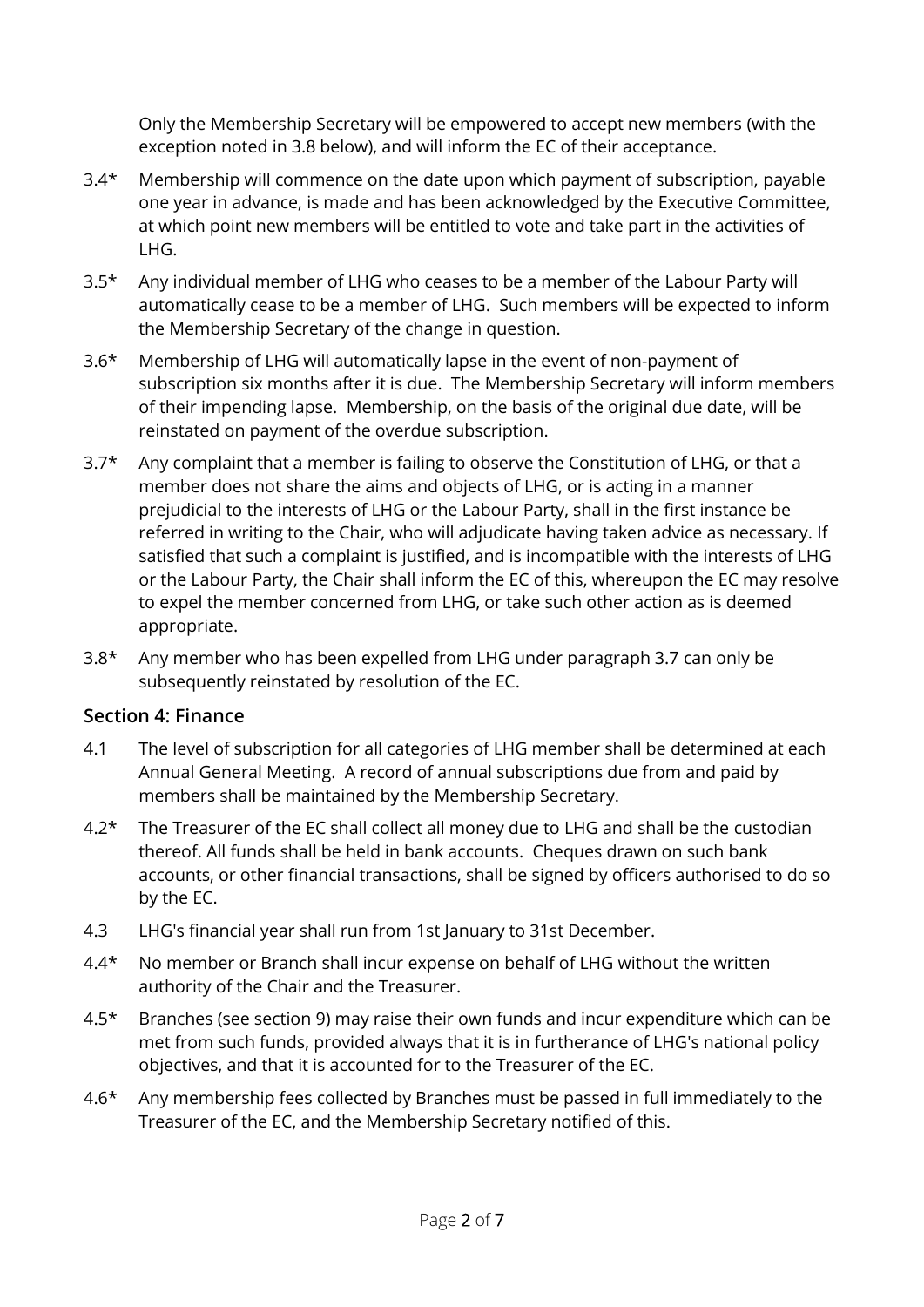- 4.7<sup>\*</sup> The cost of travel incurred by EC members on LHG business, including attendance at EC meetings, CLPs, conferences, etc., will be reimbursed at the cost of the cheapest available standard class rail fare from home for the journey in question.
- 4.8\* Reasonable costs of accommodation and subsistence for LHGs delegates to the Labour Party Annual Conference will be met, subject to specific approval, by the EC.
- 4.9 The accounts of LHG shall be audited each year by two auditors who will be elected at the Annual General Meeting, who will report to the subsequent Annual General Meeting. The Treasurer shall produce for inspection by the auditors all documentation necessary for the complete examination of the accounts.

#### **Section 5: Governance**

- 5.1 The day to day administration of LHG, and responsibility for developing LHG policy, will be vested in the Executive Committee (EC) which will be responsible to and accountable to the Annual General Meeting.
- 5.2\* LHG will invite Patrons to support the EC and help further the Objectives of LHG. The EC will recommend named Patrons to an Annual General Meeting, and following approval each Patron will be invited to serve for an initial term of 3 years. There will be no limit to the number of Patrons.
- 5.3<sup>\*</sup> Patrons wishing to continue in the role after three years will have their position confirmed or rejected by an AGM. There is no limit on the number of terms an individual Patron may serve.

# **Section 6: The Executive Committee**

- 6.1 The EC of LHG shall consist of ten elected members, elected through a ballot of the membership every two years. The EC will be formed by the ten candidates for election who secure the highest number of votes in the ballot. The outcome of the election will be reported to the AGM, with a recommendation that the ten candidates with the highest number of votes will form the EC to serve for the next two years.
- 6.2\* The EC may invite not more than five members of LHG to serve as co-opted members of the EC, in addition to the ten elected members. The reasons for such co-options will be made in writing and approved by the EC, and will include representatives from LHG in Scotland and Wales (in the event of LHG organising in these jurisdictions). Casual vacancies during the tenure of the EC will be filled by co-option, where possible inviting unsuccessful candidates in the most recent AGM ballot in descending order of their vote.
- 6.3\* At least 50% of members of the EC shall be women. If this is not achieved through the ballot (6.1 above) it will be secured by co-option (6.2 above).
- 6.4\* The EC will take action to ensure that its composition properly reflects the diversity of LHGs membership.
- 6.5 Only individuals who have been paid-up members of LHG for 12 months continuously may be members of the EC.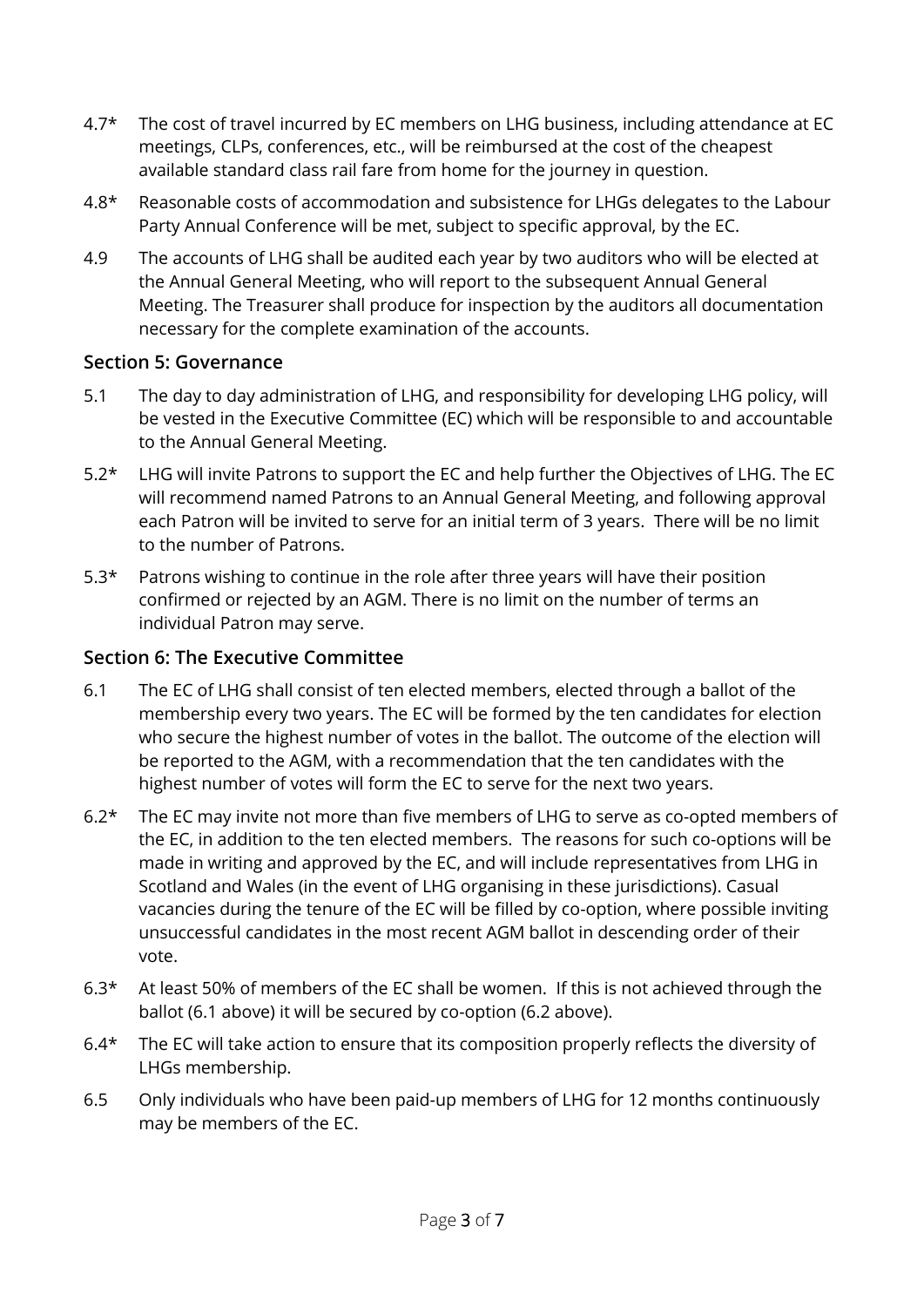- 6.6\* All those standing for election to the EC must provide a statement which sets out all their professional and other relevant interests in housing organisations, and in organisations which impact on housing policy and practice.
- $6.7*$  The officers of the EC will comprise the Chair, two Vice Chairs (one of whom must be a woman), Secretary, Treasurer, Membership Secretary, Website Administrator, Fundraising Officer, Newsletter Editor, Policy Officer, Social Media Officer, Branches Officer, Red Brick lead and Events Coordinator. Officers will be elected from within the EC at its first meeting following the AGM. An individual EC member may hold more than one office. The Chair will also hold the position of Deputy Treasurer.
- 6.8 $*$  EC officers will report to the EC and in writing to the AGM, on activity within their area(s) of responsibility. The Treasurer and Membership Secretary will report to each EC meeting; others as and when necessary.
- 6.9 In the absence of the Chair, one of the two Vice Chairs will chair meetings of the EC, and in the absence of the Chair and Vice Chairs, subject to the EC meeting being quorate (see 6.10), a Chair will be elected for that meeting by those present.
- 6.10 The EC shall have a quorum of five elected members. In the event of a meeting being inquorate urgent matters will be determined by the officers and subject to ratification at the next meeting of the EC.
- 6.11\* The new EC will take office and meet in person as soon as is practical after the AGM at which its election has been confirmed. Otherwise, meetings of the EC will normally be held by video conferencing unless the EC determines on occasion to meet in person. Meetings will be held as frequently as the business of LHG requires, but in any case not fewer than four times each year.
- 6.12\* Every two years, beginning in 2016, at least eight weeks prior to the AGM, the Secretary will invite all eligible (see 6.12.1 below) members of LHG to nominate themselves or another member for election to the EC. All nominations must be accompanied by a brief written personal statement in support of the nomination and an indication of willingness to stand and, if elected, to serve. These will be distributed to all LHG members with a ballot paper. The Secretary will manage the election process, and report to the AGM on the outcome of the ballot. From time to time the EC will review the balloting process, having regard to the need to ensure that all members are allowed to vote, balanced with the need to be as efficient as possible.
	- 6.12.1\*Members entitled to participate will be those whose membership subscriptions are fully paid up at the time of the invitation to nominate.
	- 6.12.2 The EC will prepare an annual budget, which will be presented for approval to the AGM each year.
	- 6.12.3 The EC will submit a report to each AGM summarising its activities during the preceding year, and an Action Plan for the forthcoming year, for discussion and approval.
	- 6.12.4\*The EC will nominate at least one delegate to the Annual Party Conference; the delegate will be a male or female member on alternate years, or one of each in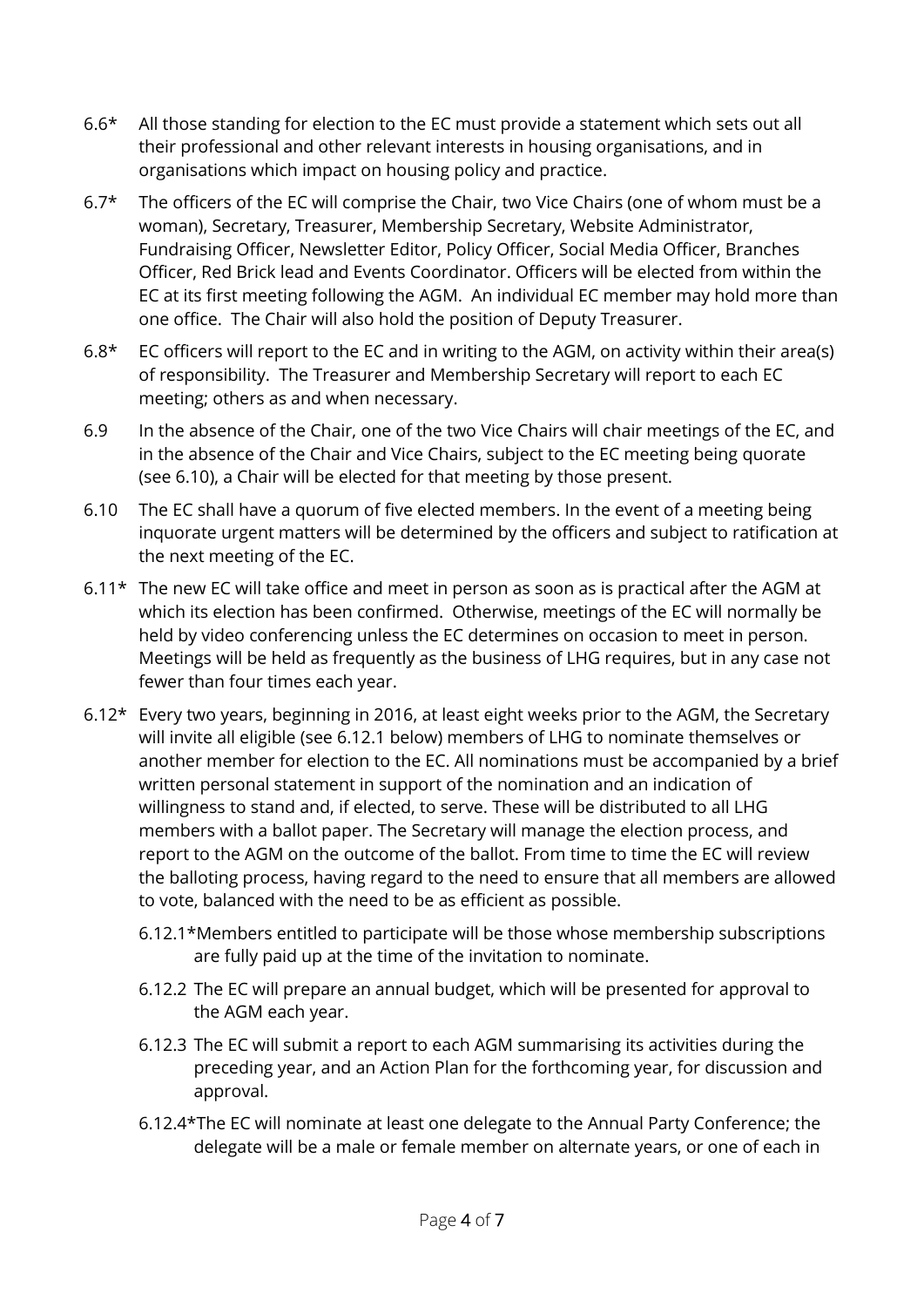the case of there being two delegates in a given year. LHG will meet all reasonable costs of the delegate's attendance.

6.13\* Any elected member of the EC who fails to attend or participate in three consecutive meetings of the EC, without giving reasonable apologies, will be deemed to have resigned, and a casual vacancy will be created and dealt with as set out in 6.2 (above).

# **Section 7: Annual General Meeting**

- 7.1 The EC shall call at least one general meeting of all members of LHG each year which shall be an Annual General Meeting (AGM) which will be held in person during March. Additional General Meetings may be called at the discretion of the EC.
- 7.2\* At each AGM the date of the next year's AGM and the timetable for giving notice, will be agreed, and can only be changed by the EC in the event of urgent unforeseen circumstances arising.
- 7.3 At least eight weeks' notice of an AGM will be given to all members, and will include an outline agenda, and an invitation from all paid up members (see 6.12.1 above) to submit Resolutions for discussion at the AGM.
- 7.4 All individuals who are paid up members (see 6.12.1 above) will be entitled to attend and vote at the AGM, at any other general meetings and in elections to the Executive.
- 7.5 Organisations which are paid-up members of LHG may send one delegate to each to the AGM or other general meetings. Such delegates must be individual members of the Labour Party but need not be members of LHG.
- 7.6\* Each member present at the AGM shall be entitled to one vote except the Chair who shall have a casting vote in addition to his / her individual vote. The quorum for AGMs and all other general meetings shall be 5% of the paid up membership of LHG as notified to the current or most recent AGM.
- 7.7\* The AGM will undertake the following business:
	- 7.7.1 Receive a report on the election of the new EC
	- 7.7.2 Receive a report on activity by the EC during the preceding year
	- 7.7.3 Present a proposed Action Plan for the forthcoming year
	- 7.7.4 Receive an audited statement of the accounts for the previous year
	- 7.7.5 Discuss (and, subject to agreement) approve the budget for the forthcoming year
	- 7.7.6 Receive a report from the EC's Annual Conference delegate
	- 7.7.7 Receive a report on membership and approve membership subscriptions
	- 7.7.8 Discuss any Resolutions submitted from members
	- 7.7.9 Receive reports from all Branches on their previous year's activity
- 7.8\* Any paid up member (individual or organisation) may submit a Resolution for discussion at the AGM. Each Resolution should be no more than 100 words in length if its purpose is internal to LHG, or 250 in the case of proposed Conference Resolutions, and should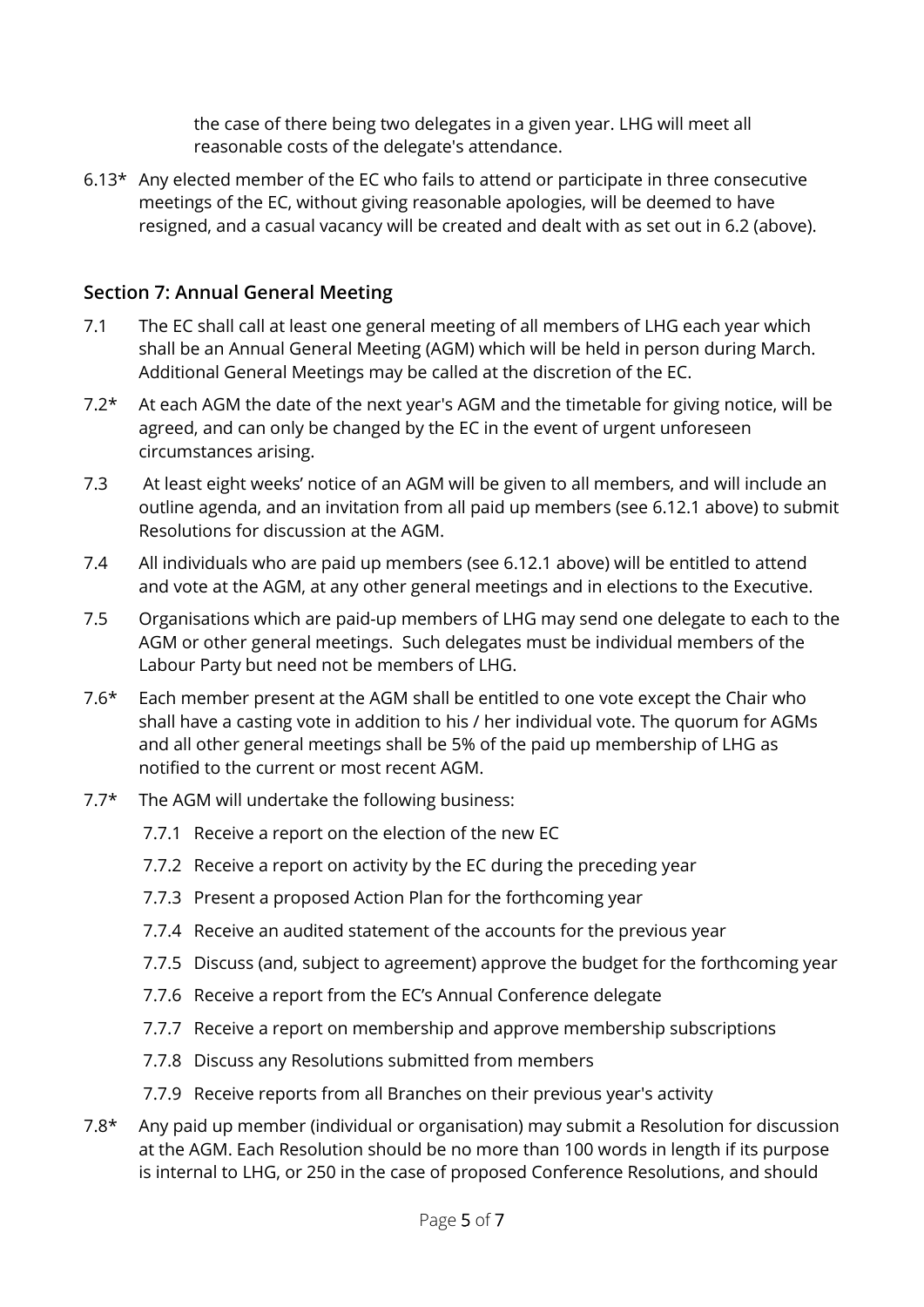be concerned with a contemporary topic that is relevant to the objectives of LHG. A proposed resolution in excess of the prescribed length will be referred back to its proposer for revision.

- 7.9 All Resolutions will considered by the EC, prior to the AGM each year, at which time the EC may ask the proposer to amend a Resolution, or, where two or more Resolutions are similar in content, that the proposers consider submitting a composited Resolution.
- 7.10\* For a Resolution to be discussed at the AGM, the proposer must be present in person to present the Resolution, unless a formal apology for absence has been given.
- 7.11 At each AGM, and depending on the number of Resolutions that have been received, the Chair reserves the right to determine how much time within the AGM will be devoted to discussing Resolutions.
- 7.12 For a motion, other than changes to the Constitution (see section 12. 2) to be carried at an AGM or SGM, there must be a simple majority of votes in favour from those in attendance.

# **Section 8: Other Meetings and Membership Activity**

- 8.1 A Special General Meeting (SGM) of LHG may be called by a simple a majority of the elected members of the EC, or by 5% of the paid up members of LHG giving notice to the EC in writing of the matter or matters required to be dealt with at the SGM. Where an SGM is to be convened, eight weeks' notice will be given of the SGM and the matter or matters to be dealt with.
- 8.2<sup>\*</sup> LHG will arrange at least one fringe meeting at each Annual Conference, details of which will be published in the regular LHG newsletter, and LHGs other media and communications outlets.
- 8.3\* Each year, LHG will hold at least one 'Policy Day' to discuss policy and best practice which will contribute towards discussions with members of the Shadow Cabinet, Labour Council leaders and others. Such events will be held in person and/or by video conference and will normally be based outside London.
- 8.4<sup>\*</sup> Each year the EC will organise a national programme of online events which will be open to all LHG members, making use of video conference and other appropriate technology.

# **Section 9: Branches**

- 9.1<sup>\*</sup> Any local group of not less than ten members of LHG may apply to the EC for recognition as a Branch of LHG. The EC will agree the area covered by any Branch, which, unless the EC so determines, will normally be geographically coterminous with existing Labour Party Regions or the jurisdiction of the Devolved Administrations.
- 9.2 LHG members living in Scotland and Wales are entitled to organise themselves as a Branch of LHG, and upon recognition by the EC will be entitled to send one delegate each to the EC, of which they will be a co-opted member (see 6.2 above).
- 9.3 Branches shall comply with the Constitution of LHG and shall concern themselves only with matters consistent with the Objectives of LHG.